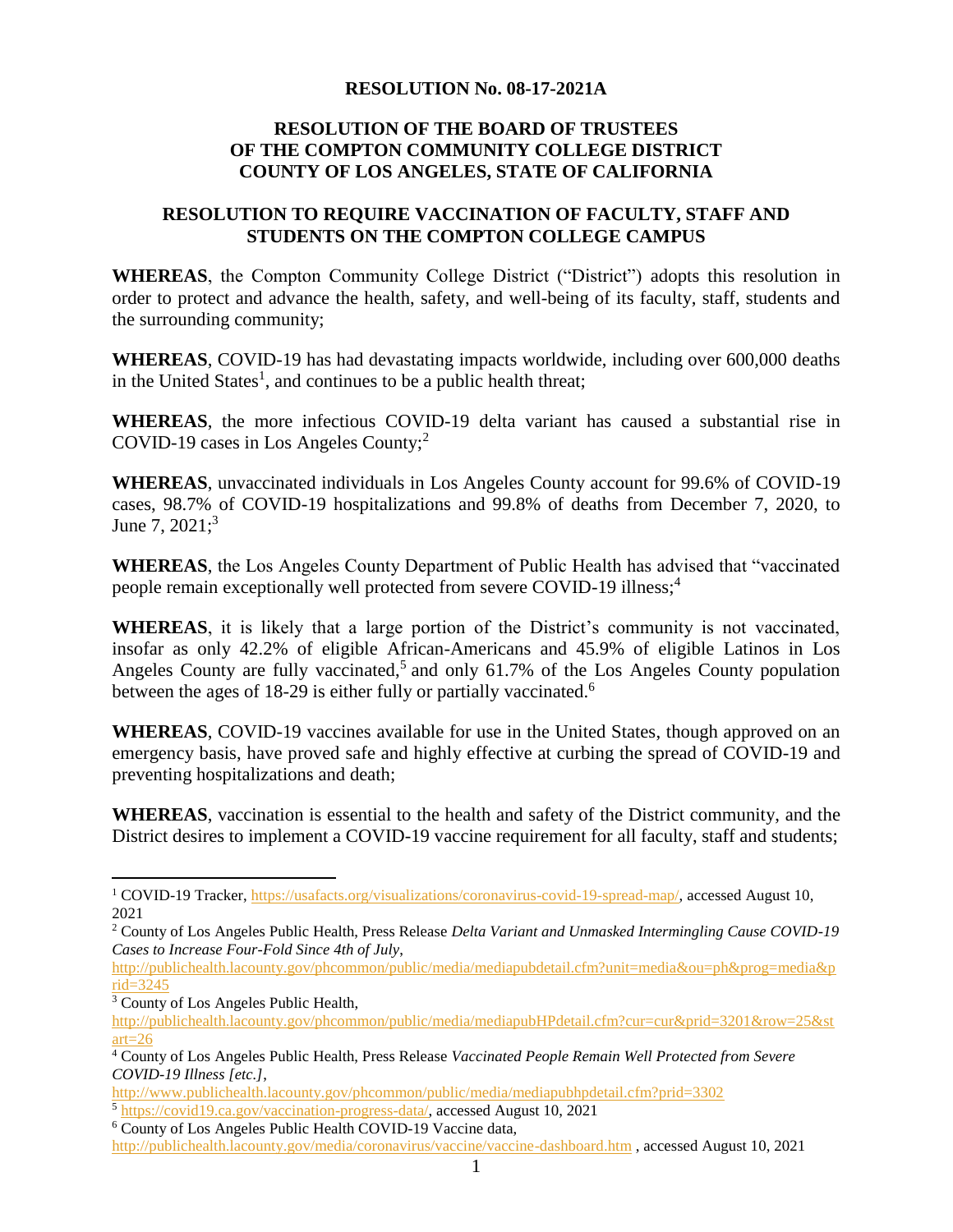**WHEREAS**, the District recognizes that a limited number of individuals may be eligible for an exemption or accommodation from the District's COVID-19 vaccination requirement for reasons including medical condition, disability, or religion, and the District intends to provide for such exemptions or accommodations to the extent required by law;

**WHEREAS**, a person receives substantial protection from COVID-19 approximately two weeks after receiving 1 dose of the Moderna or Pfizer vaccine;<sup>7</sup>

**WHEREAS**, a person is considered "fully" vaccinated when two weeks have passed since they completed a COVID-19 vaccine series (for example, 1 dose of the Janssen/Johnson & Johnson vaccine, or 2 doses within no more than 12 weeks of the Moderna or Pfizer vaccine);<sup>8</sup>

**WHEREAS**, COVID-19 vaccinations are freely available to members of the campus community;

**WHEREAS**, the District will return a large number of faculty and students to in-person oncampus instruction on August 21, 2021 but recognizes that time constraints may not allow faculty, students and staff who are currently unvaccinated to become fully vaccinated by August 21, 2021;

**WHEREAS**, the District will return additional staff to on-campus service on or shortly after September 7, 2021, but recognizes that time constraints may not allow these staff members to become fully vaccinated by September 7, 2021;

**WHEREAS**, the District believes there is sufficient time for all District employees to become fully vaccinated by October 1, 2021;

**WHEREAS**, the California Department of Public Health advises that unvaccinated persons delay travel until fully vaccinated; $9$ 

**WHEREAS**, student athletes have an elevated risk of exposure to COVID-19 due to close daily contact with teammates during practice, inter-collegiate games, competitions, and travel, and the District believes there is sufficient time for these athletes to become fully vaccinated by October 1, 2021;.

**WHEREAS**, the Board intends to phase in a vaccination requirement over the course of the Fall 2021 term, such that all student athletes, and all faculty and staff on campus, will be fully vaccinated by October 1, 2021 (unless approved for exemption or other accommodation);and all other students on campus will be fully vaccinated by January 1, 2022 (unless approved for exemption or other accommodation);

**WHEREAS**, the Board understands that there may be other high risk student groups or activities which require adjusted vaccine requirement deadlines and has determined that the President/Chief Executive Officer may adjust the above student vaccine requirement deadlines accordingly;

<sup>8</sup> California Department of Public Health (CDPH), COVID-19 Public Health Recommendations for Fully Vaccinated People[, https://www.cdph.ca.gov/Programs/CID/DCDC/Pages/COVID-19/COVID-19-Public-Health-](https://www.cdph.ca.gov/Programs/CID/DCDC/Pages/COVID-19/COVID-19-Public-Health-Recommendations-for-Fully-Vaccinated-People.aspx)[Recommendations-for-Fully-Vaccinated-People.aspx](https://www.cdph.ca.gov/Programs/CID/DCDC/Pages/COVID-19/COVID-19-Public-Health-Recommendations-for-Fully-Vaccinated-People.aspx)

 $\overline{a}$ 

<sup>7</sup> Centers for Disease Control and Prevention (CDC)[, https://www.cdc.gov/media/releases/2021/p0329-COVID-19-](https://www.cdc.gov/media/releases/2021/p0329-COVID-19-Vaccines.html) [Vaccines.html](https://www.cdc.gov/media/releases/2021/p0329-COVID-19-Vaccines.html)

<sup>&</sup>lt;sup>9</sup> [https://covid19.ca.gov/travel/,](https://covid19.ca.gov/travel/) accessed August 10, 2021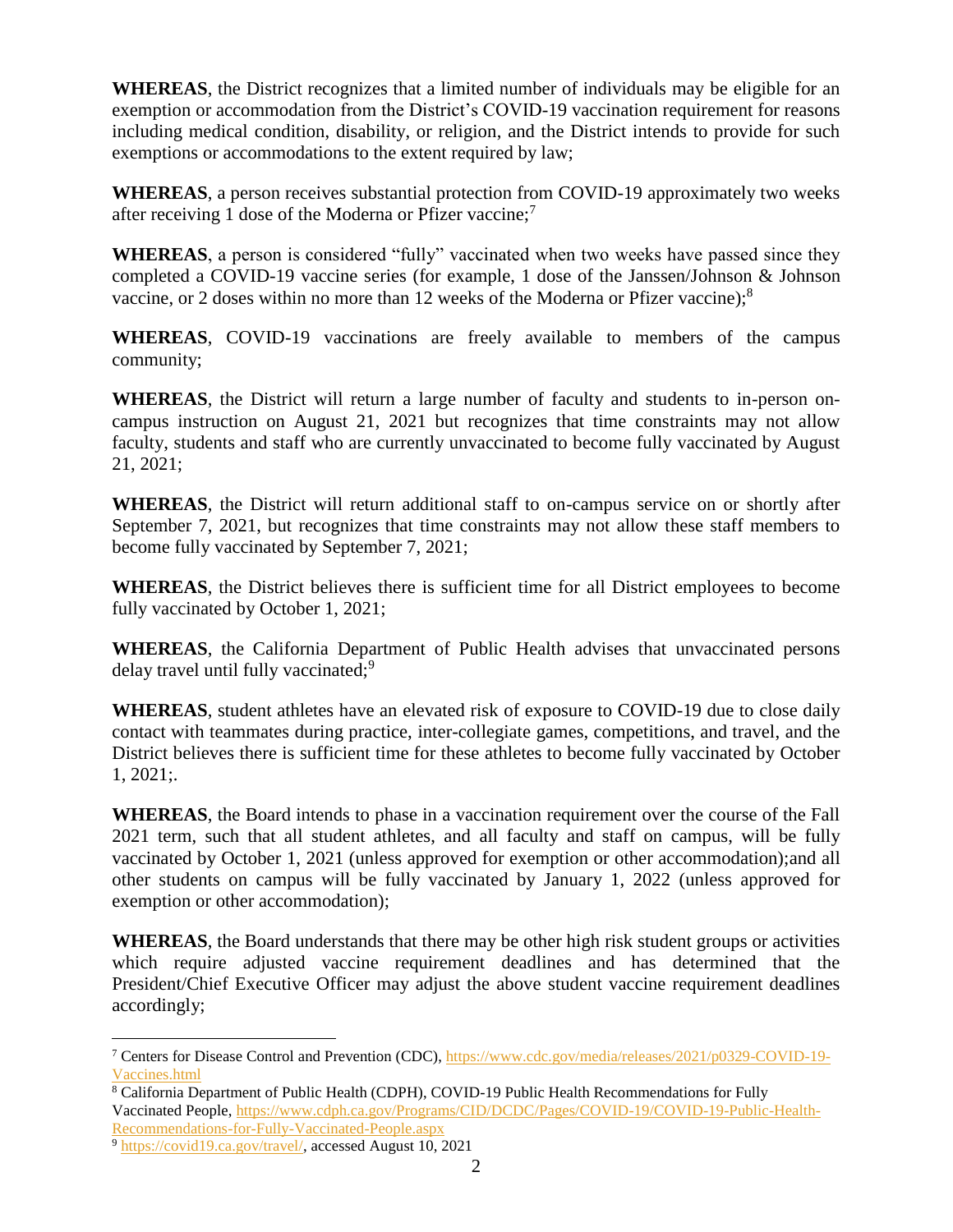**WHEREAS**, pursuant to Education Code section 70902, the Board "may initiate and carry on any program, activity, or may otherwise act in any manner that is not in conflict with or inconsistent with, or preempted by, any law and that is not in conflict with the purposes for which community college districts are established";

**WHEREAS**, the California Community College Chancellor's Office has determined that the decision to implement a COVID-19 vaccine requirement rests within the lawful discretion of each community college district; $10<sup>10</sup>$ 

**WHEREAS**, recent federal court rulings in other jurisdictions, while not binding in California, confirm that employers and institutions of higher education may, consistent with law, require employees and students to be vaccinated against COVID-19 for the protection of employee and student health and safety. (*Bridges v. Houston Methodist Hospital (*S.D. Tex., June 12, 2021, No. CV H-21-1774) 2021 WL 2399994; *Klaassen et al., v. The Trustees Of Indiana University,*  (N.D. Ind., July 18, 2021, No. 1:21-CV-238 DRL) 2021 WL 3073926.;

**WHEREAS**, the Public Employment Relations Board has concluded (see *University of California* (2001) PERB Decision No. 2783-H) that the decision to mandate vaccination for employees is not negotiable, but that there may be negotiable effects;

**WHEREAS**, insofar as unvaccinated individuals have an elevated risk of exposure to COVID-19, the Board intends to implement a monthly COVID-19 testing requirement and mask requirement for all staff, faculty, and students with an approved COVID-19 vaccine exemption; and

**WHEREAS**, the Board desires that faculty, staff, and students be able to return to the campus to the greatest extent reasonably possible, and engage with each other in the pursuit and dissemination of knowledge without undue fear of COVID-19 infection.

## **NOW, THEREFORE, IT IS HEREBY RESOLVED**:

- 1. That the Board of Trustees hereby adopts the following requirements for all District **employees**:
	- A. All employees must submit proof of vaccination status to the Human Resources Office by October 1, 2021.
	- B. Effective October 1, 2021, and thereafter, employees will be allowed on campus only if they are fully vaccinated and have submitted proof of such vaccination status to the Human Resources Office.
	- C. Employees assigned to work on campus are required to be fully vaccinated (on the schedule stated above), and will be excluded from campus and deemed absent without leave if unvaccinated, unless an exemption or other accommodation has been authorized.

 $\overline{a}$ 

<sup>&</sup>lt;sup>10</sup> California Community College Chancellor's Office Legal Advisory 2021-01, [https://www.cccco.edu/-](https://www.cccco.edu/-/media/CCCCO-Website/Files/General-Counsel/2021-01-advisory-mandated-covid-19-vaccinations-a11y.pdf?la=en&hash=80473DB866E97BE0A9650603A745C3FC85871377) [/media/CCCCO-Website/Files/General-Counsel/2021-01-advisory-mandated-covid-19-vaccinations](https://www.cccco.edu/-/media/CCCCO-Website/Files/General-Counsel/2021-01-advisory-mandated-covid-19-vaccinations-a11y.pdf?la=en&hash=80473DB866E97BE0A9650603A745C3FC85871377)[a11y.pdf?la=en&hash=80473DB866E97BE0A9650603A745C3FC85871377](https://www.cccco.edu/-/media/CCCCO-Website/Files/General-Counsel/2021-01-advisory-mandated-covid-19-vaccinations-a11y.pdf?la=en&hash=80473DB866E97BE0A9650603A745C3FC85871377)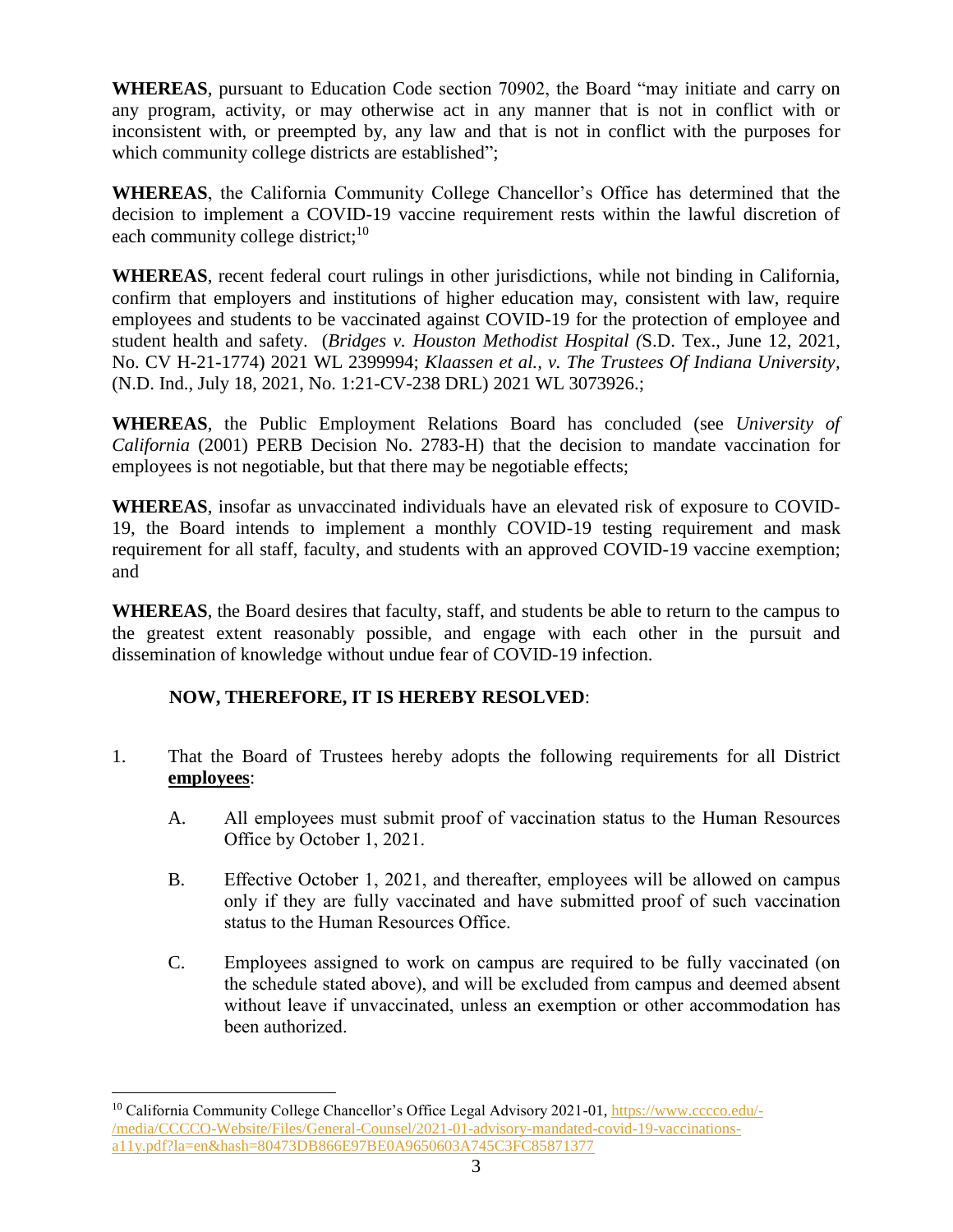- D. Employees travelling on behalf of the District are required to be fully vaccinated (on the schedule stated above), and will be prevented from travelling on behalf of the District and deemed absent without leave if unvaccinated, unless an exemption or other accommodation has been authorized.
- E. The President/Chief Executive Officer, or designee, shall notify employees, and the employee unions, of this requirement, and shall engage in effects bargaining to the extent required by law.
- 2. That the Board of Trustees hereby adopts the following requirements for all District **student athletes**:
	- A. Effective October 1, 2021, student athletes will be allowed to participate in school athletics (including practice, play and travel) only if they are fully vaccinated, and have submitted proof of such vaccination status to the Athletics Department. Student athletes who have not satisfied this requirement shall be given information as to where they may obtain free vaccination at the on campus Health Center.
- 3. That the Board of Trustees hereby adopts the following requirements for all District **students**:
	- A. Effective January 1, 2022, students will be allowed to attend classes on-campus only if they are fully vaccinated, and have submitted proof of such vaccination status to the Human Resources Office. Students who have not satisfied this requirement shall be given information as to where they may obtain free vaccination at on campus.
	- B. Students attending classes on campus are required to be vaccinated (on the schedule stated above), and will be excluded from campus if unvaccinated and considered as absent from class without excuse, unless an exemption or other accommodation has been authorized.
- 4. That the Board of Trustees hereby adopts the following requirements for **all other persons**:
	- A. The Board of Trustees hereby delegates authority to the President/Chief Executive Officer, or designee, to establish rules governing access of all other persons to campus.
- 5. That the Board of Trustees hereby authorizes the following provisions relating to **Exemptions**:
	- A. Employees and students may request an exemption or accommodation on medical, disability, or religious grounds. The President/Chief Executive Officer, or designee, shall establish a process for consideration of such requests on an individualized basis, including, but not necessarily limited to, identification of the District contact person(s) responsible for responding to requests, and definition of the specific criteria by which such requests shall be evaluated, which shall comply with law including but not necessarily limited to the Americans with Disabilities